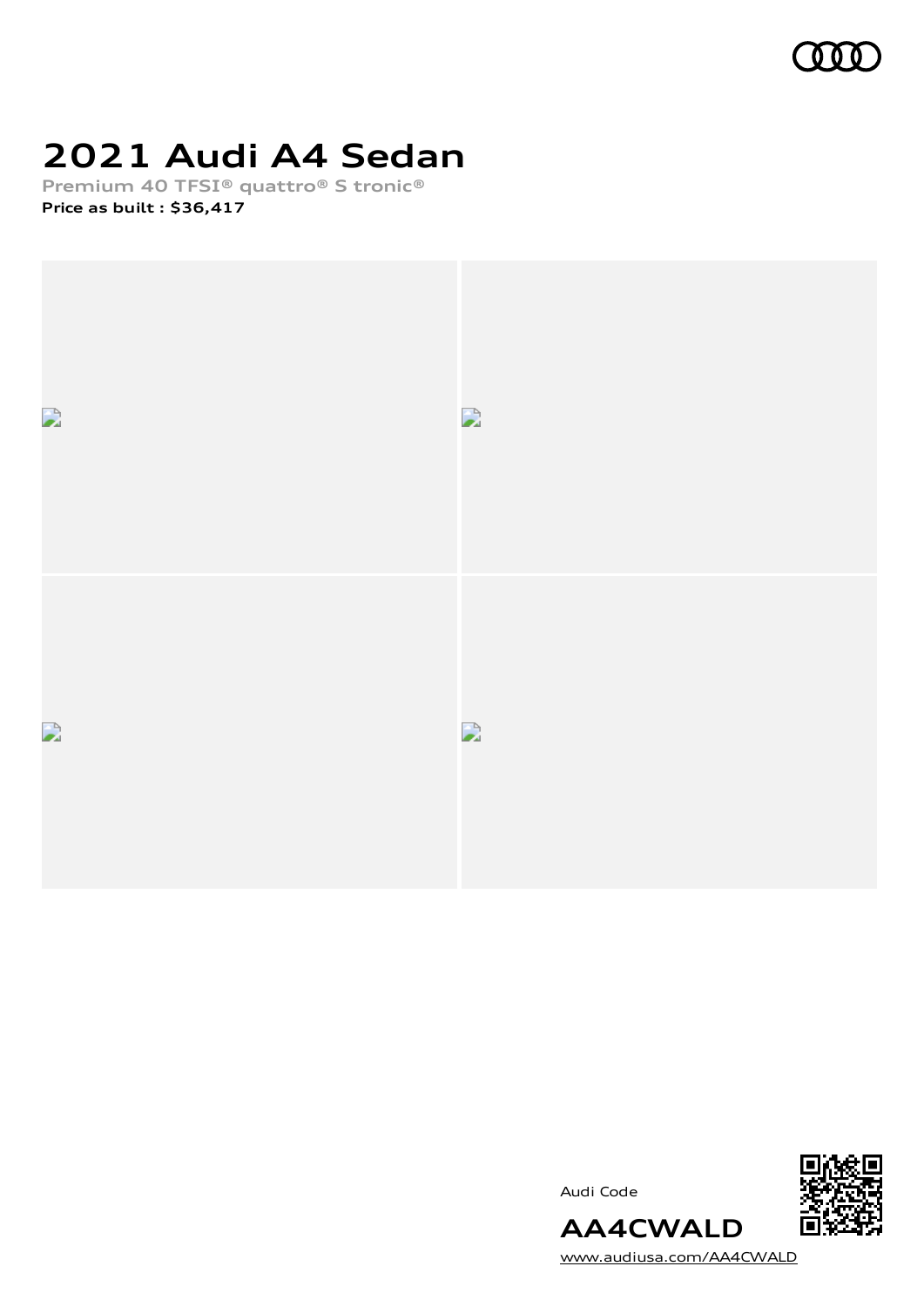# **Summary**

#### **Audi 2021 Audi A4 Sedan** Premium 40 TFSI® quattro® S tronic®

**Price as buil[t](#page-10-0)** \$36,417

#### **Exterior colour**

Terra Gray metallic

# $\overline{\phantom{a}}$

### **Further Information**

|                 | N٥          |
|-----------------|-------------|
| Mileage         | 5,587 miles |
| Type of vehicle | Used car    |

**Warranty**

#### **Interior colour**

| Seats     | Black                              |
|-----------|------------------------------------|
| Dashboard | Black                              |
| Carpet    | Black                              |
| Headliner | Black (45 TFSI®) / Gray (40 TFSI®) |

## **Audi Code** AA4CWALD

**Your configuration on www.audiusa.com** [www.audiusa.com/AA4CWALD](https://www.audiusa.com/AA4CWALD)

**Commission number** bb3f883c0a0e09b05160

### **Technical Specifications**

| Engine type                  | 2.0-liter four-cylinder                       |
|------------------------------|-----------------------------------------------|
| stroke                       | Displacement/Bore and 1,984/82.5 x 92.8 cc/mm |
| Max. output                  | 201 HP                                        |
| Torque                       | 236 lb-ft@rpm                                 |
| Top track speed              | 130 mph $1$                                   |
| Acceleration (0 - 60<br>mph) | 6.3 seconds                                   |
| Recommended fuel             | Premium                                       |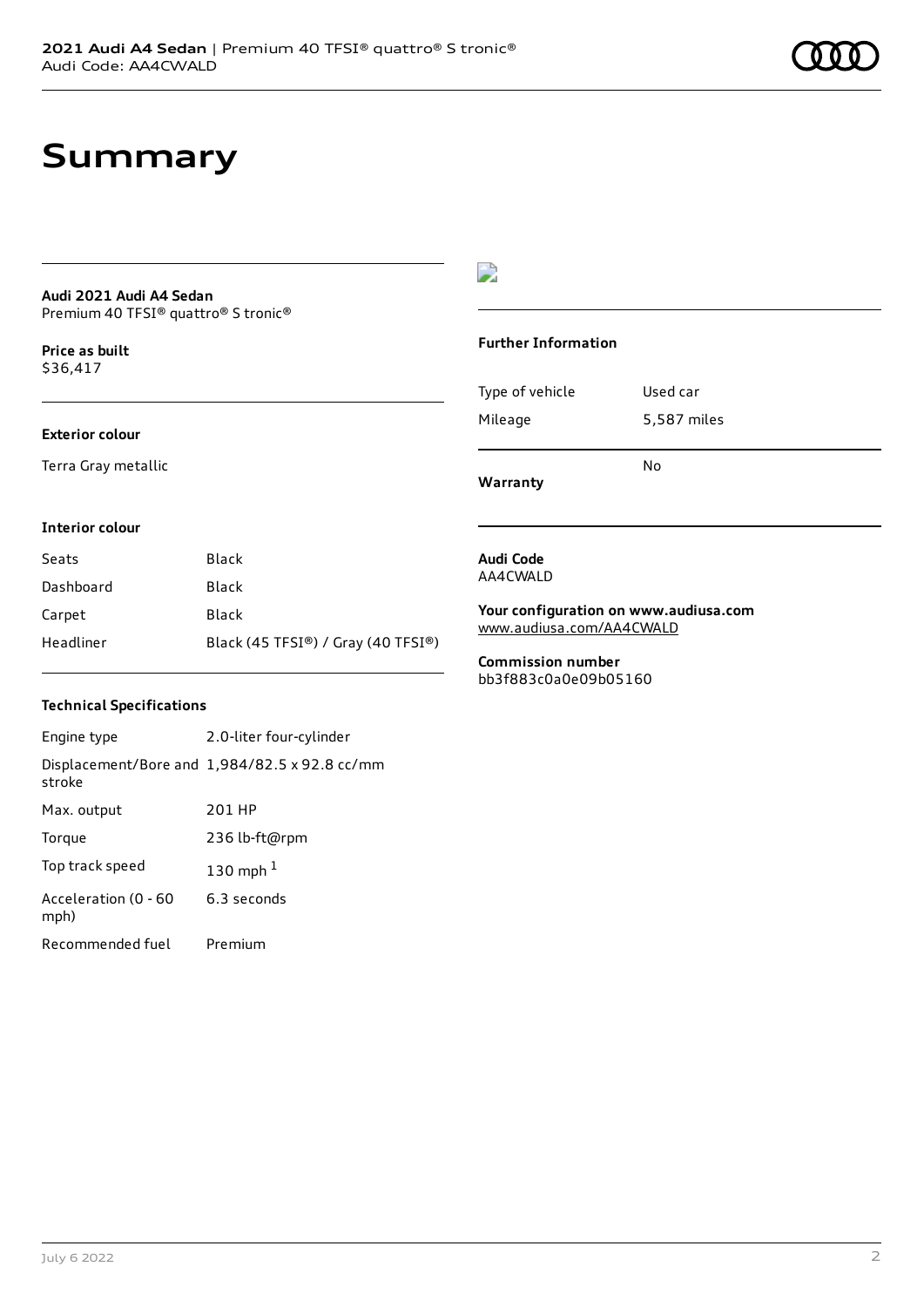# **Equipment**

Terra Gray metallic

Audi advanced key—keyless start, stop and entry with hands-free trunk release

Power-adjustable, auto-dimming, heated exterior side mirrors with memory

Convenience package

Parking system plus

Audi pre sense® rear

Audi side assist with Rear cross traffic assist and Vehicle exit warning

SiriusXM® with 90-day All Access trial subscription









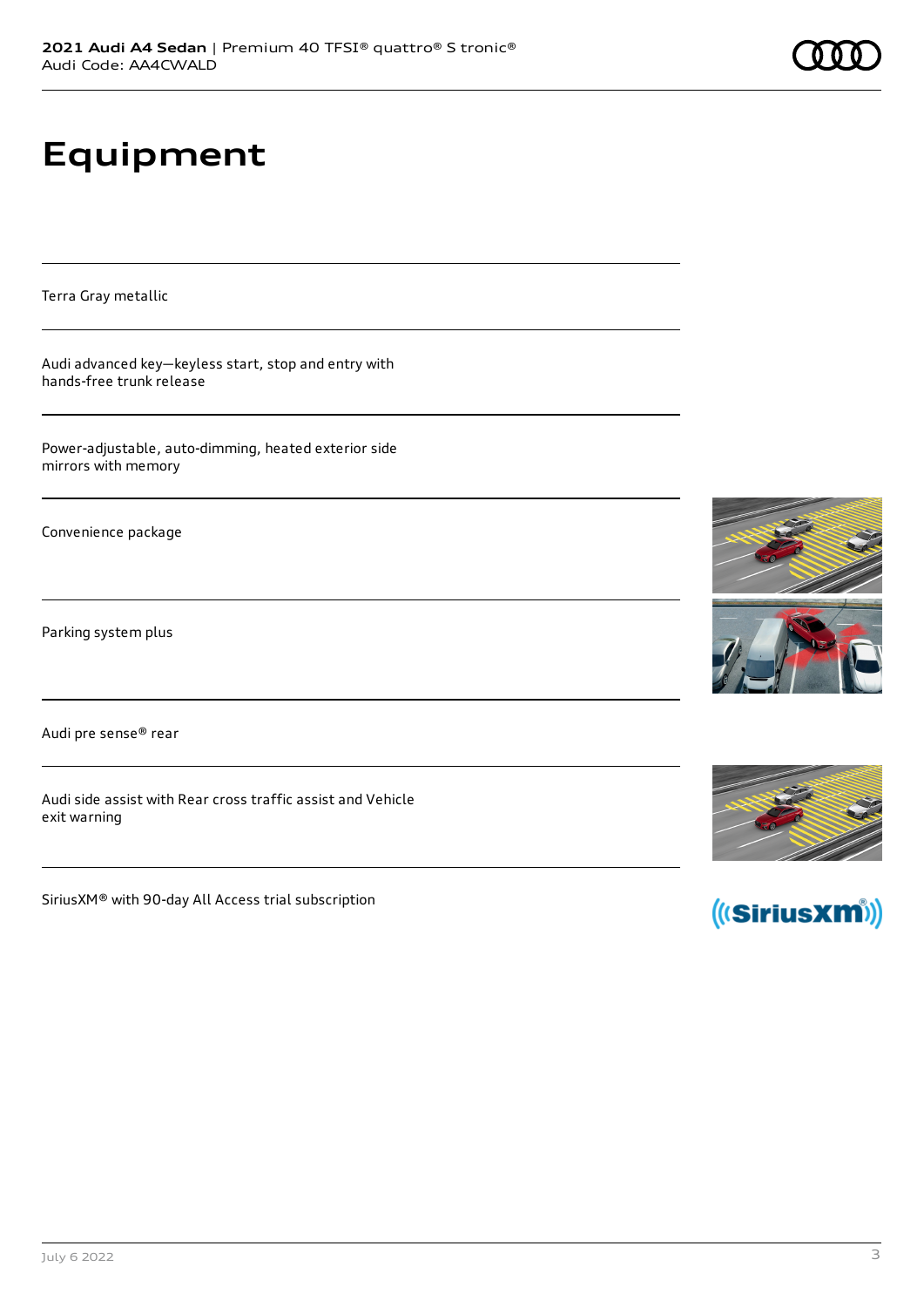**Standard features**

### **Interior**

| 417 | Auto-dimming interior rear view mirror with<br>digital compass and Integrated Toll Module® |
|-----|--------------------------------------------------------------------------------------------|
| QQ1 | LED interior lighting (entry, footwell, vanity,<br>door handles, console, ambient)         |
| 6E3 | Folding front center armrest                                                               |
| 4E2 | Electric tailgate/trunk lid release from inside                                            |
| 5XF | Driver and front-passenger extendable sun<br>visors with illuminated vanity mirrors        |
| 3NT | Split-folding rear seatback (40/20/40)                                                     |
| N1F | Leather seating surfaces                                                                   |
| 4A3 | Heated front seats                                                                         |
| 5MP | Brown Walnut wood inlay                                                                    |
| QE1 | Storage package                                                                            |
| 3FE | Power sunroof                                                                              |
| 7M1 | Aluminum front door sill inlays                                                            |
| 6N) | Light cloth headliner                                                                      |
| 9AO | Three-zone automatic climate control with<br>digital rear display                          |

### **Infotainment and Driver Assistance**

| 6K8             | Audi pre sense <sup>®</sup> city                                                               |
|-----------------|------------------------------------------------------------------------------------------------|
| 2H1             | Audi drive select <sup>®</sup>                                                                 |
| IU1             | Audi smartphone interface                                                                      |
| IW <sub>3</sub> | Audi connect <sup>®</sup> CARE assistance and security<br>services (limited time subscription) |
| KA <sub>2</sub> | Rearview camera                                                                                |
| 8G1             | High beam assist                                                                               |
| 9VD             | Audi sound system                                                                              |
|                 |                                                                                                |

# **Infotainment and Driver Assistance**

| 957 | Driver information system with 7" color<br>display                |
|-----|-------------------------------------------------------------------|
| 613 | Lane departure warning                                            |
| 9ZX | Preparation for mobile phone (Bluetooth®)<br>with streaming audio |

### **Safety and Security**

| QZ7             | Speed-sensitive electromechanical power<br>steering system                        |
|-----------------|-----------------------------------------------------------------------------------|
| 7K6             | Tire pressure monitoring system (TPMS)                                            |
| 4X3             | Advanced Airbag Protection System                                                 |
| 3B7             | ISOFIX child seat mounting and Top Tether<br>anchorage point for outer rear seats |
| 4UH             | Driver and front passenger dual-stage<br>airbags                                  |
| UH1             | Electromechanical parking brake                                                   |
| 8T2             | Cruise control system                                                             |
| VC <sub>2</sub> | Garage door opener (Homelink®)                                                    |
| 6Y2.            | Top speed electronically limited to 130 mph                                       |
| 4H5             | Electronic child locks                                                            |

### **Exterior**

| 0PO              | Dual exhaust outlets                               |
|------------------|----------------------------------------------------|
| 1S1              | Tool kit & car jack                                |
| 1 <sub>B</sub> A | Five-link front and rear independent<br>suspension |
| 8FX              | LED headlights                                     |
| HM <sub>2</sub>  | 225/50 R17 all-season tires                        |
| 8VM              | LED taillights with dynamic turn signals           |
| 4KC              | Heat-insulating glass for side and rear<br>windows |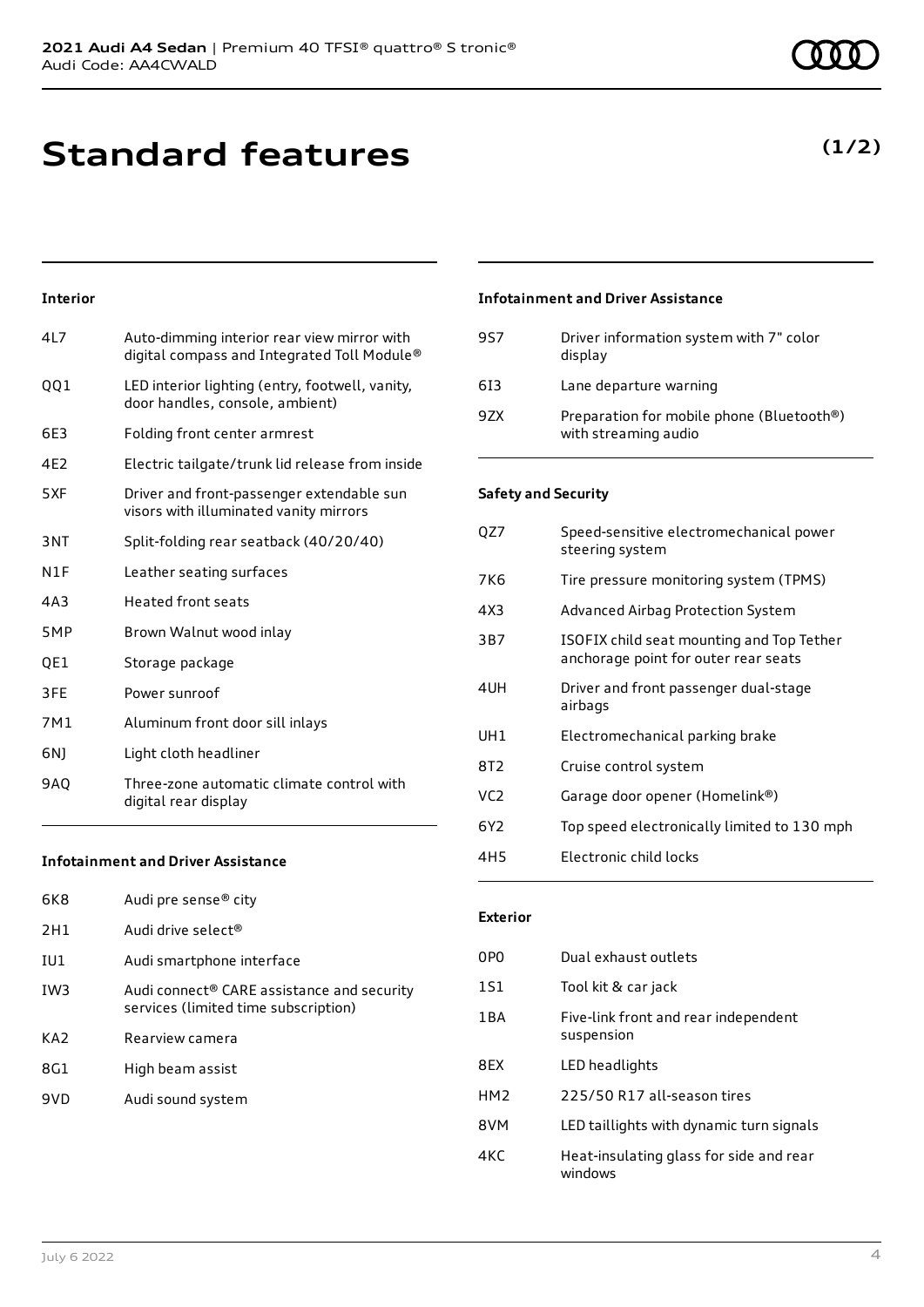**(2/2)**

# **Standard features**

### **Exterior**

- 4ZB Aluminum trim around exterior windows
- CH5 17" 10-spoke design forged wheels

July 6 2022 5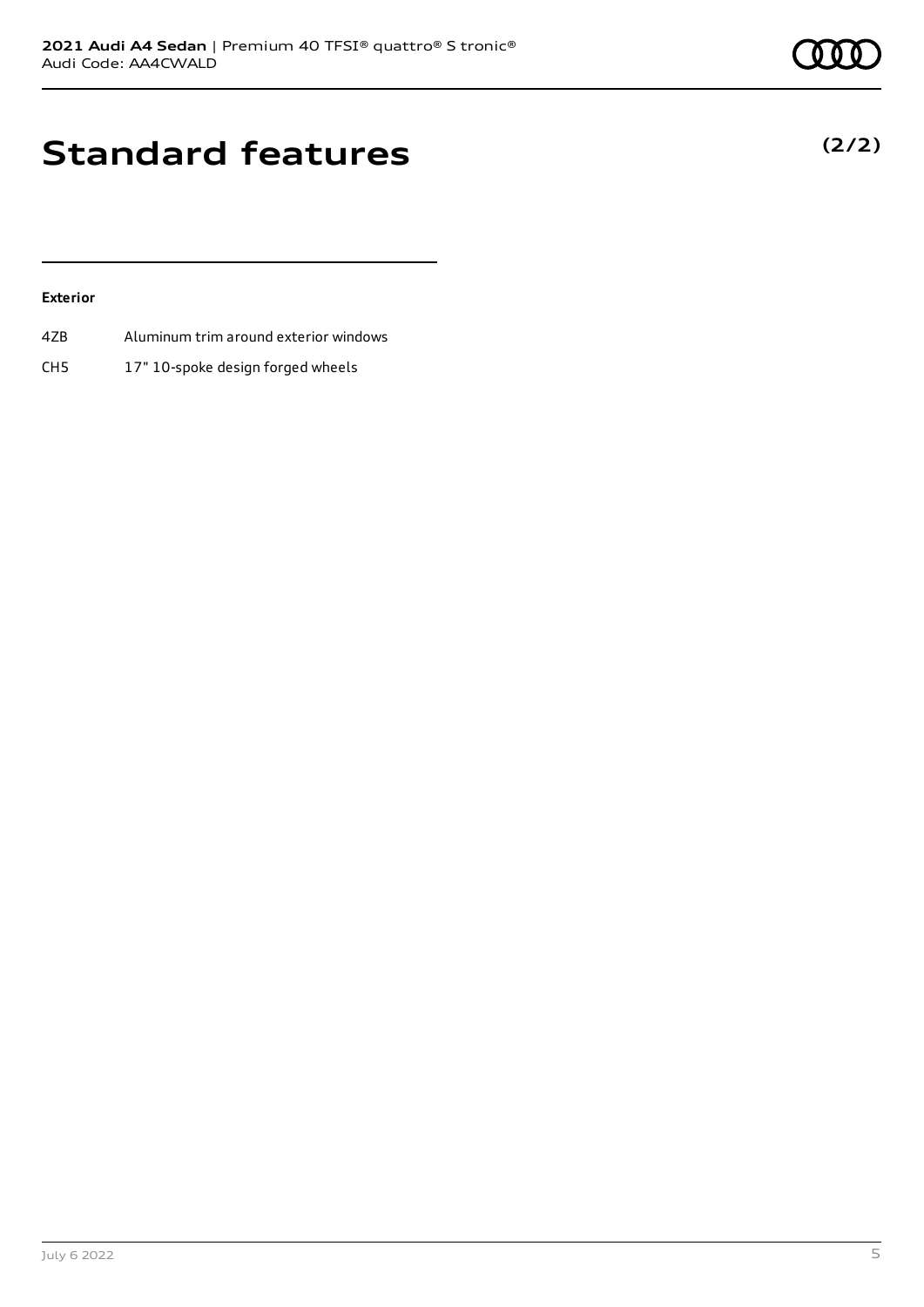# **Dealer remarks**

24/31 City/Highway MPG

Recent Arrival! Certified. Odometer is 3213 miles below market average! CARFAX One-Owner. Clean CARFAX.

\*\* CERTIFIED PRE OWNED \*\* - 5 yr / Unlimited Mileage Warranty

\*\* CONVENIENCE PACKAGE \*\* \*\* AUDI BEAM RINGS \*\* \*\* AUDI SIDE ASSIST \*\* \*\* PARKING SYSTEM PLUS \*\* AND MUCH MUCH MORE

7-Speed Automatic S tronic, quattro, Black w/Leather Seating Surfaces, ABS brakes, Alloy wheels, Compass, Electronic Stability Control, Front dual zone A/C, Heated door mirrors, Heated Front Bucket Seats, Heated front seats, Illuminated entry, Low tire pressure warning, Power moonroof, Remote keyless entry, Traction control.

Terra Gray Metallic 2021 Audi A4 40 Premium quattro quattro 7-Speed Automatic S tronic 2.0L TFSI

CALL FOR DETAILS â€" (626) 384-3400.

Audi Certified pre-owned Details:

- \* 300+ Point Inspection
- \* Transferable Warranty
- \* Warranty Deductible: \$0

\* Limited Warranty: 12 Month/Unlimited Mile beginning after new car warranty expires or from certified purchase date

\* Vehicle History

\* Includes 24/7 Roadside Assistance emergency towing, collision, jump start, flat tire change, emergency fuel service, lock-out service, extrication service, Audi assist, CARFAX Vehicle History Report and SiriusXM satellite radio complimentary 90 day subscription. If Audi New Vehicle Limited Warranty (NVLW) coverage remains at time of CPO purchase, CPO Limited Warranty Coverage commences upon expiration of NVLW and continues until 5 years from vehicle's original in-service date with no mileage limitation. If NVLW coverage has expired at time of CPO purchase, CPO Limited Warranty coverage commences at time of purchase and continues for 12 months with no mileage limitation. Limited warranty is transferable between private parties.

\* Roadside Assistance

Family owned and operated, Audi West Covina is a part of Envision motors, a group of dealerships that strives to deliver truly high-end shopping experiences to all of our customers.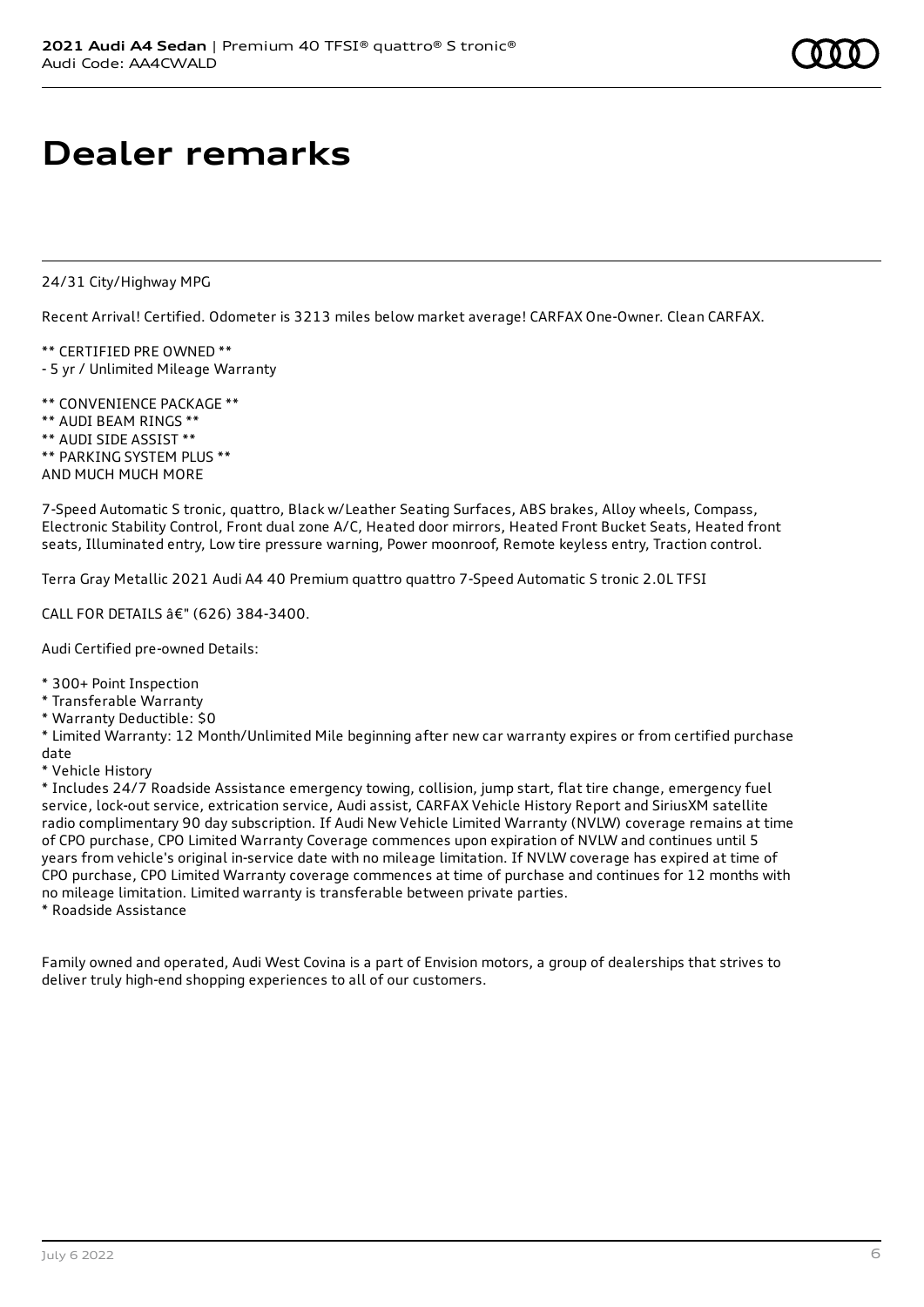#### **Engineering | Performance**

| Engine type                                 | 2.0-liter four-cylinder                       |
|---------------------------------------------|-----------------------------------------------|
| Power Level                                 | 40                                            |
| Max. output                                 | 201 HP                                        |
| Displacement                                | 2.0 l                                         |
| Torque                                      | 236 lb-ft@rpm                                 |
| Valvetrain                                  | 16-valve DOHC with Audi valvelift<br>system   |
| Acceleration (0 - 60<br>mph)                | 6.3 seconds                                   |
| Engine block                                | Cast-iron                                     |
| Induction/fuel injection Turbocharged/TFSI® |                                               |
| Cylinder head                               | Aluminum-alloy                                |
| stroke                                      | Displacement/Bore and 1,984/82.5 x 92.8 cc/mm |
| Top track speed <sup>1</sup>                | $130$ mph                                     |

| econds              | Parking brake        | Electromechanical                                            |
|---------------------|----------------------|--------------------------------------------------------------|
| iron.               | <b>Body</b>          |                                                              |
| ocharged/TFSI®      |                      |                                                              |
| ninum-alloy         | Material             | Lightweight construction<br>technology - multi-material body |
| 4/82.5 x 92.8 cc/mm |                      | construction (steel and aluminum<br>composition)             |
| mph                 | Corrosion protection | Multi-step anti-corrosion protection                         |
|                     |                      |                                                              |

**Suspension**

**Brakes**

### **Transmission | Drivetrain**

| Drivetrain type | quattro <sup>®</sup> with ultra technology                    |
|-----------------|---------------------------------------------------------------|
| Transmission    | Seven-speed S tronic <sup>®</sup> dual-clutch<br>transmission |

#### **Steering**

| Steering type                              | Speed-sensitive electromechanical<br>power steering system |
|--------------------------------------------|------------------------------------------------------------|
| Turning diameter, curb- 38.1 ft<br>to-curb |                                                            |
| Steering ratio                             | 15.9:1                                                     |

**Technical Specifications**

# **(1/2)**

### **Warranty | Maintenance**

| Warranty | 4-year/50,000-mile Audi New |
|----------|-----------------------------|
|          | Vehicle Limited Warranty    |

Front axle Five-link independent suspension Rear axle Five-link independent suspension

Front brakes 12.4 (ventilated disc) in

Rear brakes 11.8 (solid disc) in

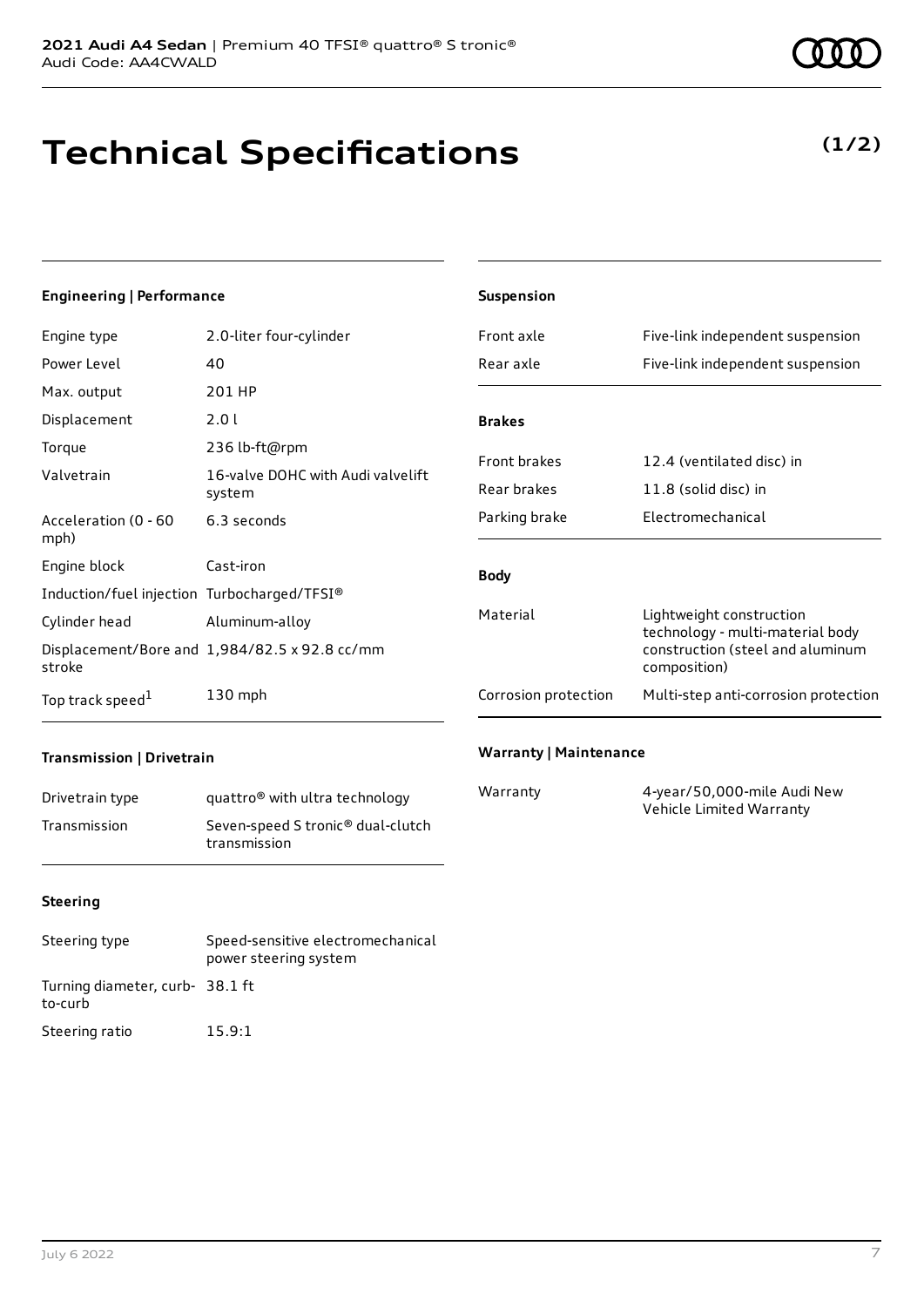# **Technical Specifications**

#### **Exterior Measurements**

| Height                           | 56.2 in   |
|----------------------------------|-----------|
| Overall width without<br>mirrors | 72.7 in   |
| Length                           | 187.5 in  |
| Wheelbase                        | 111.0 in  |
| Drag coefficient                 | $0.28$ Cw |
| Overall width with<br>mirrors    | 79.6 in   |
| Track rear                       | 61.2 in   |
| <b>Track front</b>               | 61.9 in   |
| Curb weight                      | 3,417 lb  |

#### **Interior measurements**

| Seating capacity                          | 5                     |
|-------------------------------------------|-----------------------|
| Shoulder room, rear                       | 54.5 in               |
| Head room with front<br>sunroof           | 37.3 in               |
| Leg room, rear                            | 35.7 in               |
| Shoulder room, front                      | 55.9 in               |
| Head room with rear<br>sunroof            | 37.4 in               |
| Leg room, front                           | $41.3$ in             |
| Cargo volume, rear<br>seatbacks up/folded | $12.0/-$ cu ft, cu ft |

**(2/2)**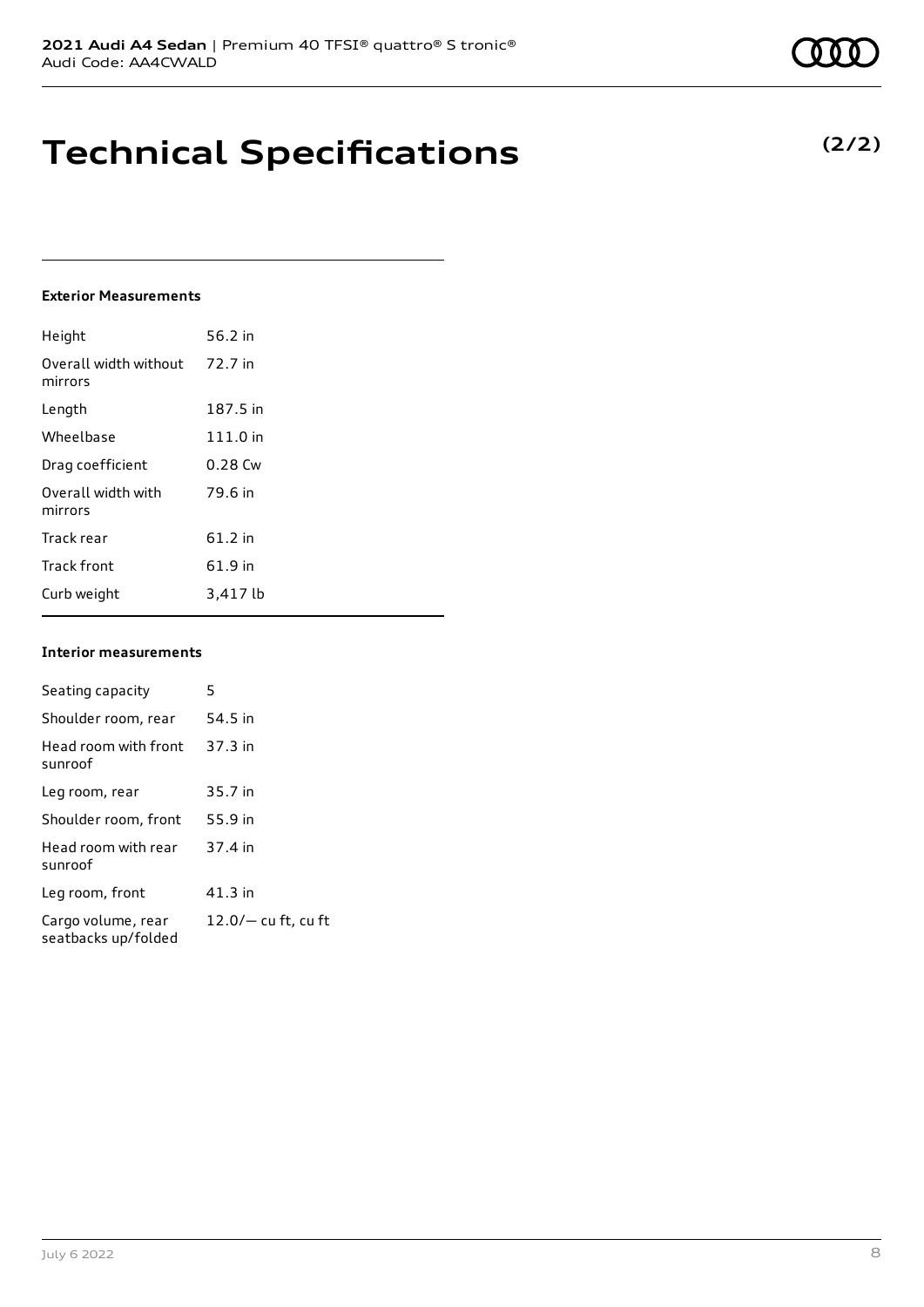

# **Consumption- and emission**

**Consumption by NEDC**

combined 28 mpg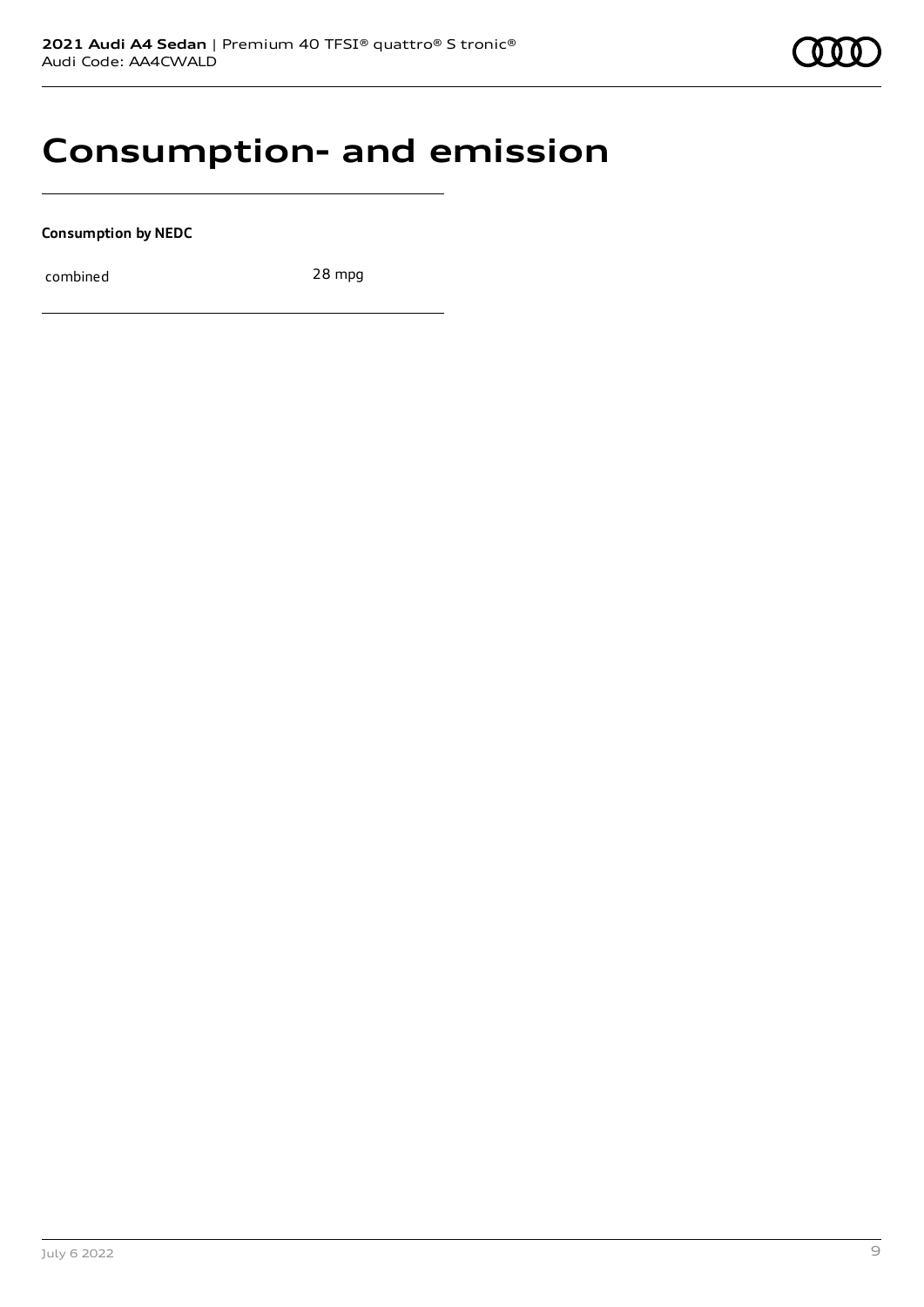

# **Contact**

Dealer **Audi West Covina**

2016 E Garvey Ave S 91791 West Covina CA

Phone: 6263843400 FAX: 6263843409

www: [https://www.westcovinaaudica.com](https://www.westcovinaaudica.com/)